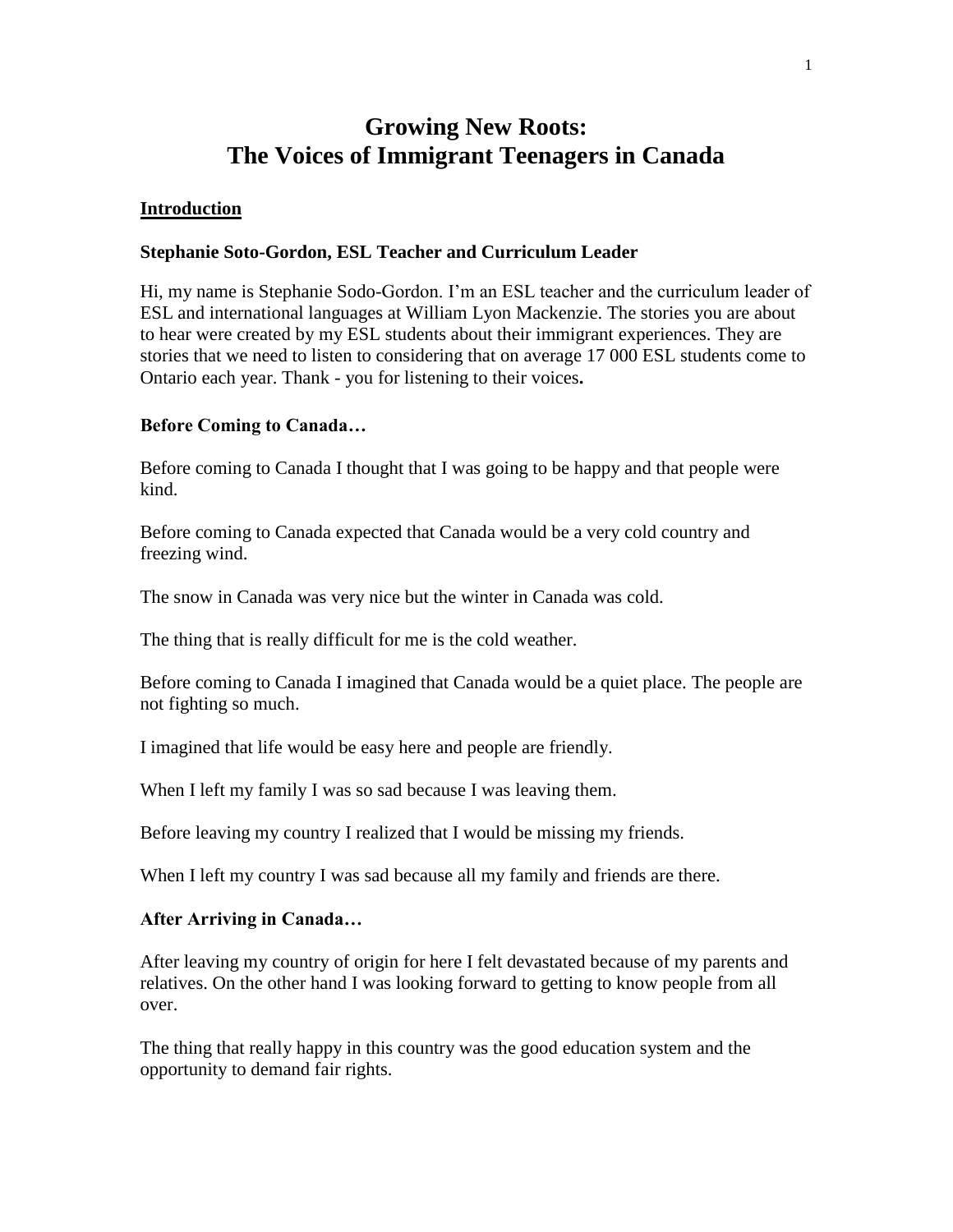Having job is making me happy now I can earn my own money

It's hard for me to balance school and work.

I feel pressure because my parents spend lots money for me.

One thing that made me happy was teachers that were very helpful.

My teachers helped me a lot with my language, especially my English teacher.

The teachers are helping me if I have a problem.

What has been made me happy is the teachers understand you a lot.

The thing that is good for me the first way to speak the language is to hear it a lot.

#### **What I has been difficult …**

Researching things is not easy for me.

What has been difficult for me in Canada is the language barrier and student division into groups by language which makes learning English harder.

Doing presentations is hard for me because sometimes they cannot understand what I am talking about.

Some teachers understand me, some teachers do not understand me.

What hasn't been difficult for me is that I can express myself easily.

I missed my friends, and another one was that I missed my family.

I need to work hard for me and my sister to survive.

What has been difficult for me to live like a machine, getting up in the morning going to school, going to work and again going to bed is difficult for…

Being difficult for me is I do not speak English and I don't have French.

The food is terrible and the people are not kind.

I asked some Canadian guys to explain what means a word as they begin laughing at me.

When I came here some people made fun of me. I didn't understand language and some people made fun of my speaking.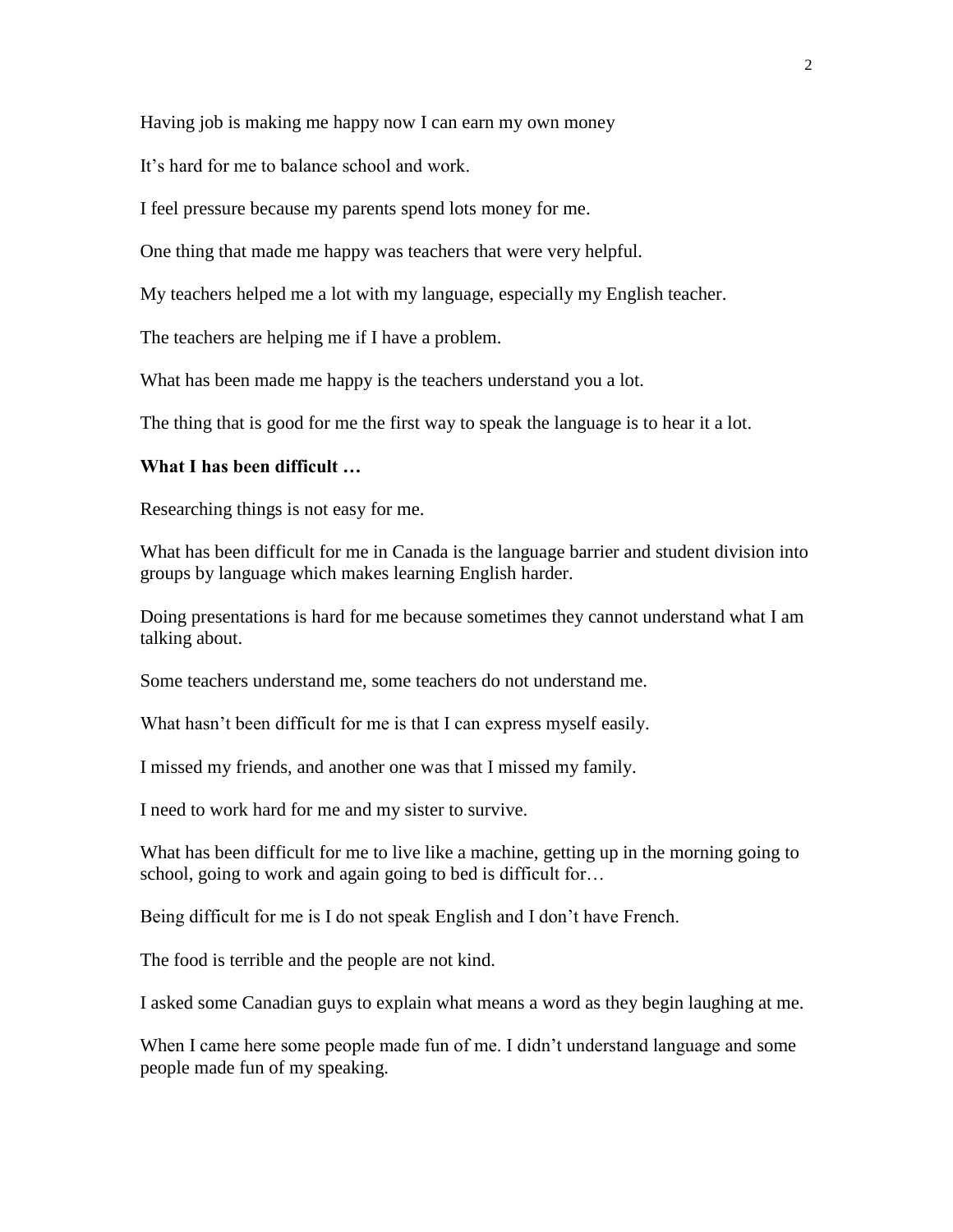## **How I can help myself…**

What I will do to help myself is that I will wear heavy clothes during the winter.

What can I help myself is that I will wear more clothes.

And I will also learn how to communicate in the different languages.

Because sometimes I can't understand what the teacher is talking about in class, so I always ask for extra help.

What can I do is look for help from someone older than I and that will be the teachers or the counsellors.

I will talk with somebody. I never give up when I have problems.

I will help myself by taking more time at school and getting involved in the community.

To help myself I will read more books that are English ask help from my friends and teachers.

I can ask help from the guidance counsellor and the teacher.

What can I do to help myself? Well, the first thing I did was read a lot of books, get into other groups of people that don't speak my own language, try to speak English more.

I can help myself by reading more stories and talk to friends.

I can help myself by joining school clubs and talking to friends.

To help myself I will try to go out with some friends a bit more often.

I will pray and I will talk with somebody.

#### **How can teacher's help me?**

What could teachers do to help me? They could try to find some people from the same background as me like the ambassador program from our school, which when you come they can find people from their country.

The teachers could help me by providing more group work and class assignments. And to create to more clubs to get with people who know my language.

The teachers can help me by creating more groups, clubs in the classes and helping other students understand the language.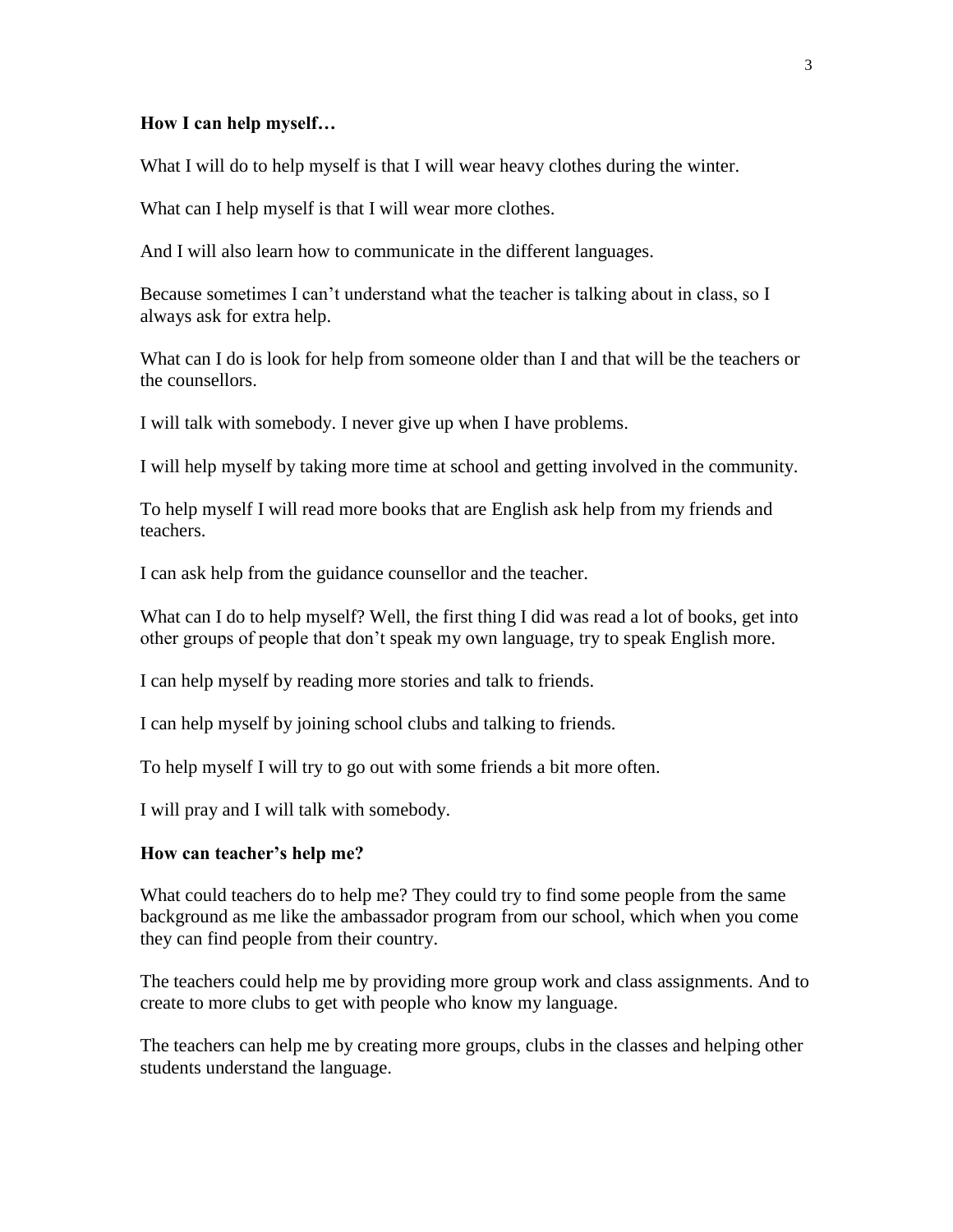My teachers can help me by being more open to student's problems as well as before writing an essay they should provide us a sample example.

Like my teacher will give me some example essay and the structure so I can do essay myself and it is easier for me.

The teacher can help me by providing more ESL school and by giving me more to work on.

My teacher can help me is more ESL course.

Is leaving me different assignments that know my knowledge that will be assignments from my country.

Teachers can help me by giving extra time for exams and I need more help with writing essays and projects.

They can use different ways to mark that don't require all your English.

Teacher's can help me by being more flexible about the homework and tests.

What teachers can do to help me is that they should have patience with me and they should also get involved with my personal issues.

Knowing the student not only inside the class but also outside and treating the student as if it's their family.

If a teacher gives us homework we are going to try to do that well, but if that don't well I want them to know that I am trying my best.

### **Thank-you…**

Thank-you for listening to my voice.

Thank- you for listening to my voice.

Thank-you for listening for my voice

Thank-you for listening to my voice.

Thank- you for listening to my voice.

Thank-you for listening to my voice.

Thank- you for listening to my voice.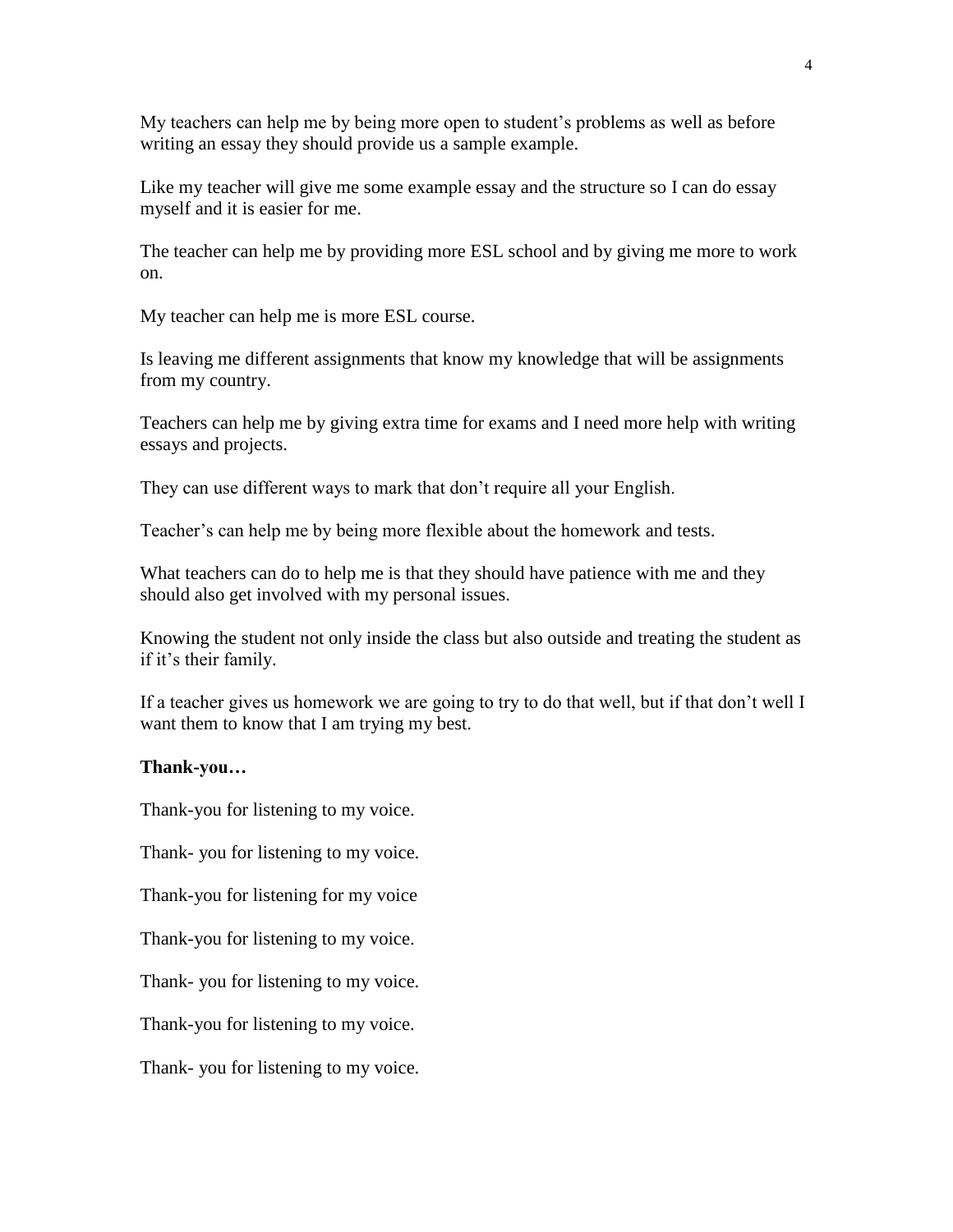Thank you

Thank you

Thank you

Thank you

Thank you